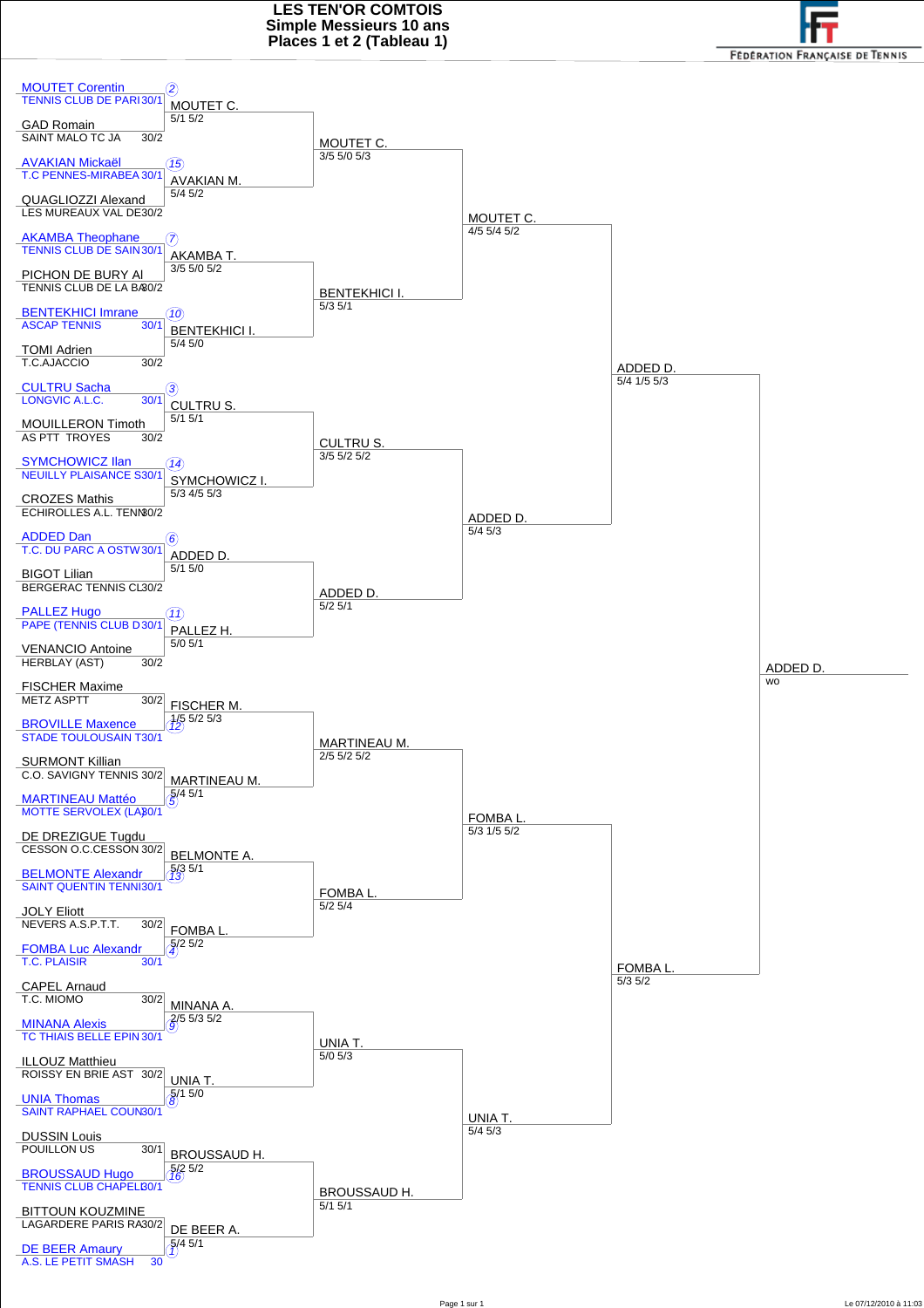

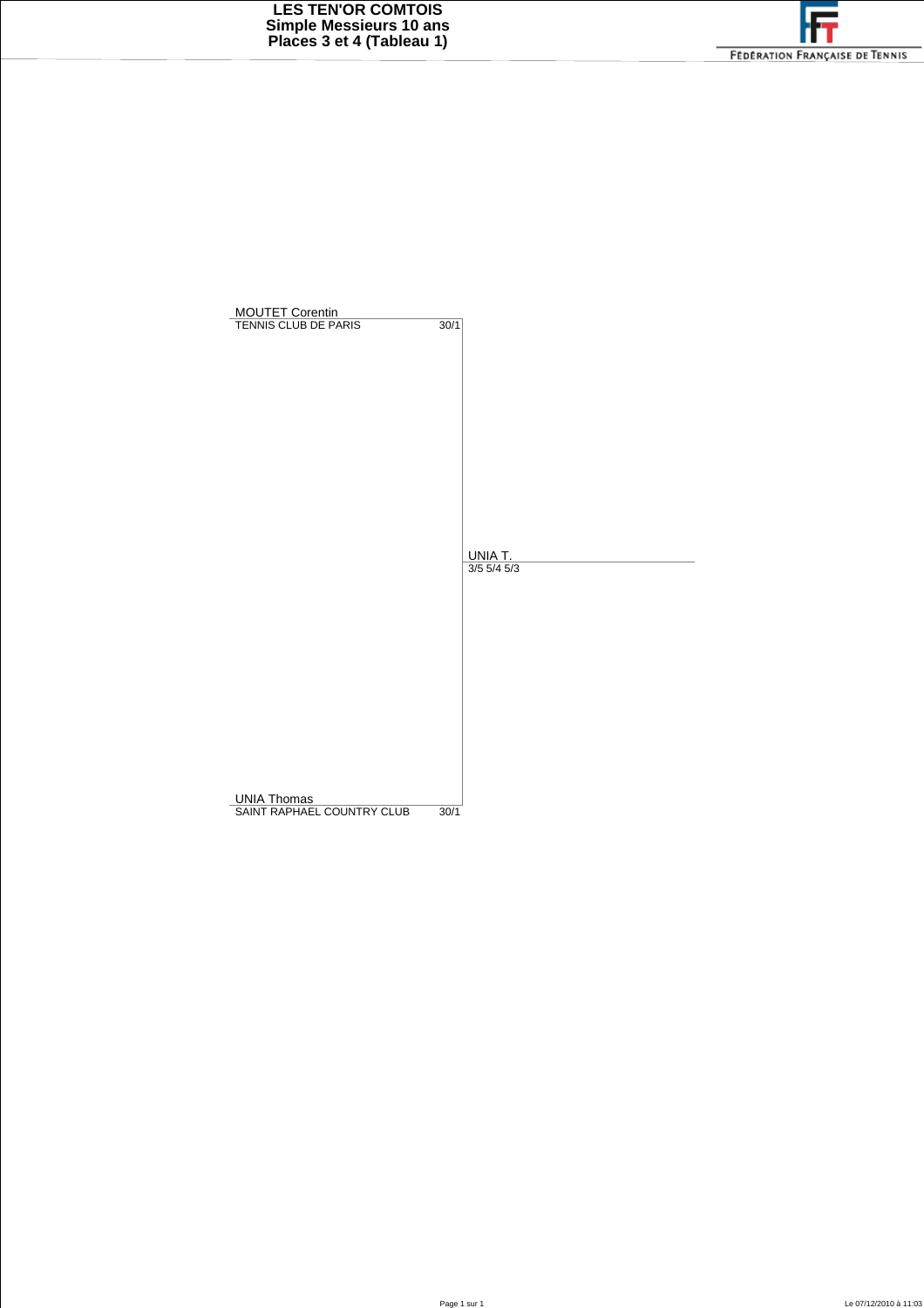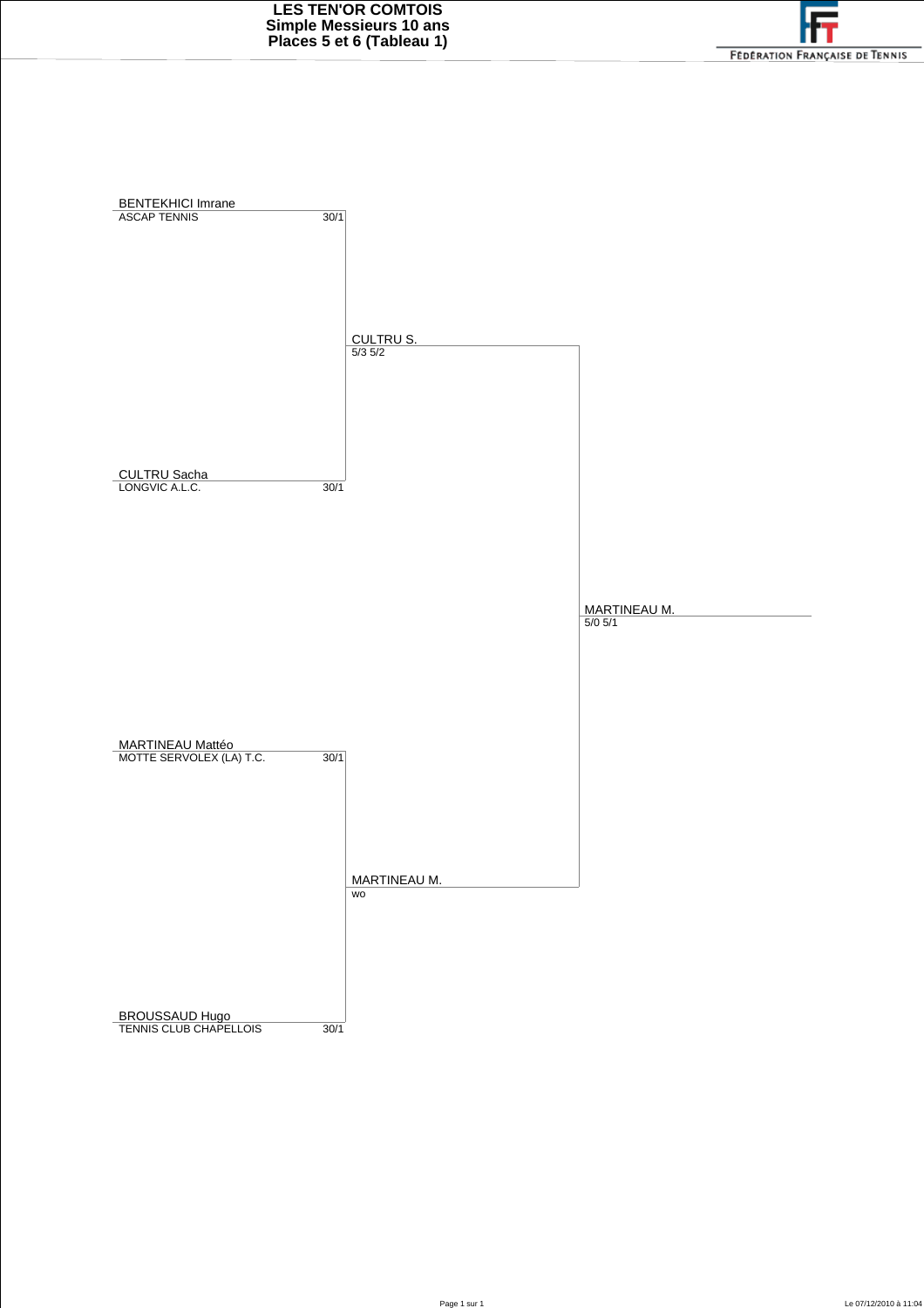

| <b>BENTEKHICI Imrane</b><br><b>ASCAP TENNIS</b> | 30/1 |                            |
|-------------------------------------------------|------|----------------------------|
|                                                 |      |                            |
|                                                 |      |                            |
|                                                 |      |                            |
|                                                 |      |                            |
|                                                 |      |                            |
|                                                 |      |                            |
|                                                 |      | <b>BENTEKHICI I.</b><br>WO |
|                                                 |      |                            |
|                                                 |      |                            |
|                                                 |      |                            |
|                                                 |      |                            |
|                                                 |      |                            |
|                                                 |      |                            |
| BROUSSAUD Hugo<br>TENNIS CLUB CHAPELLOIS        |      |                            |
|                                                 | 30/1 |                            |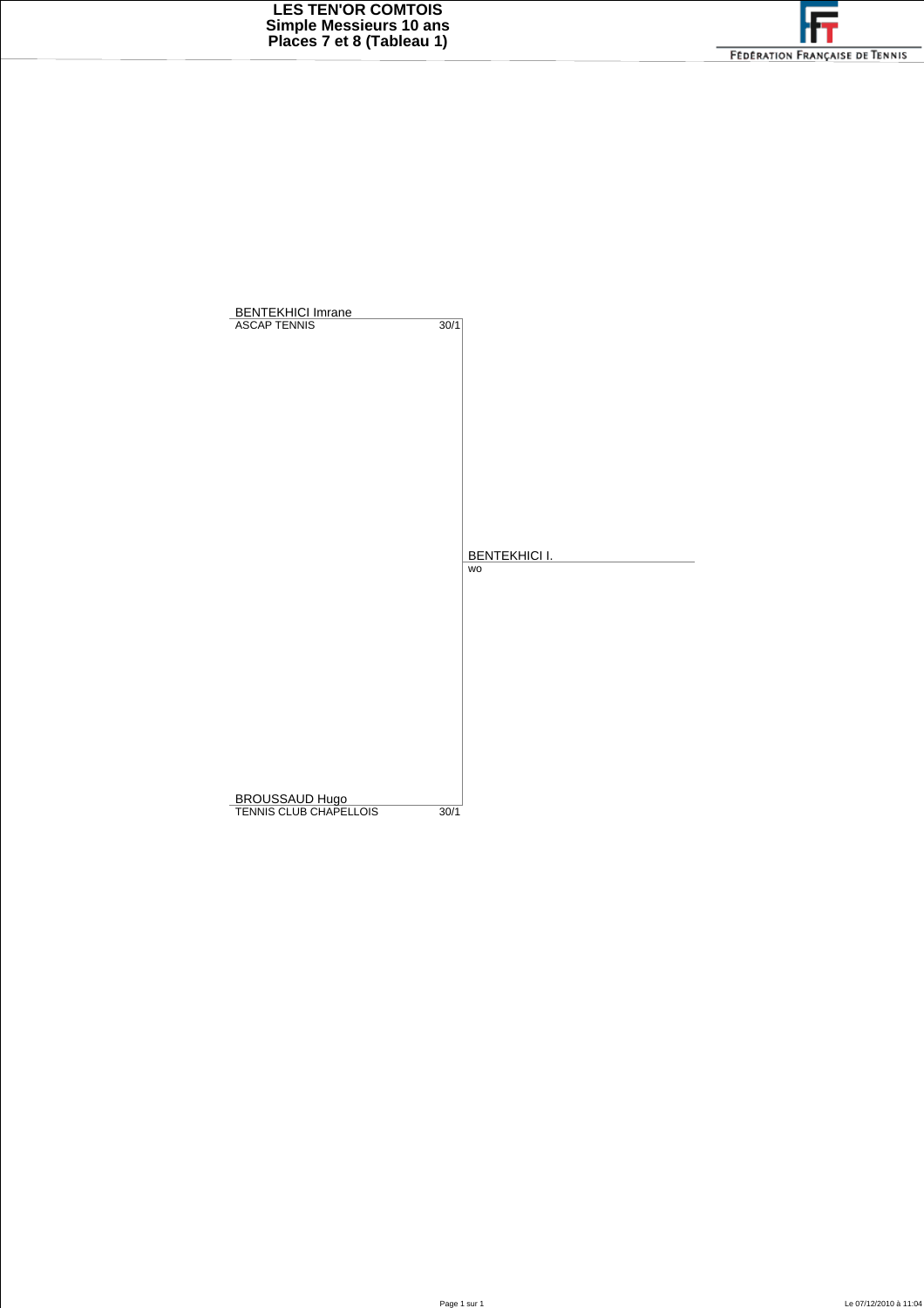

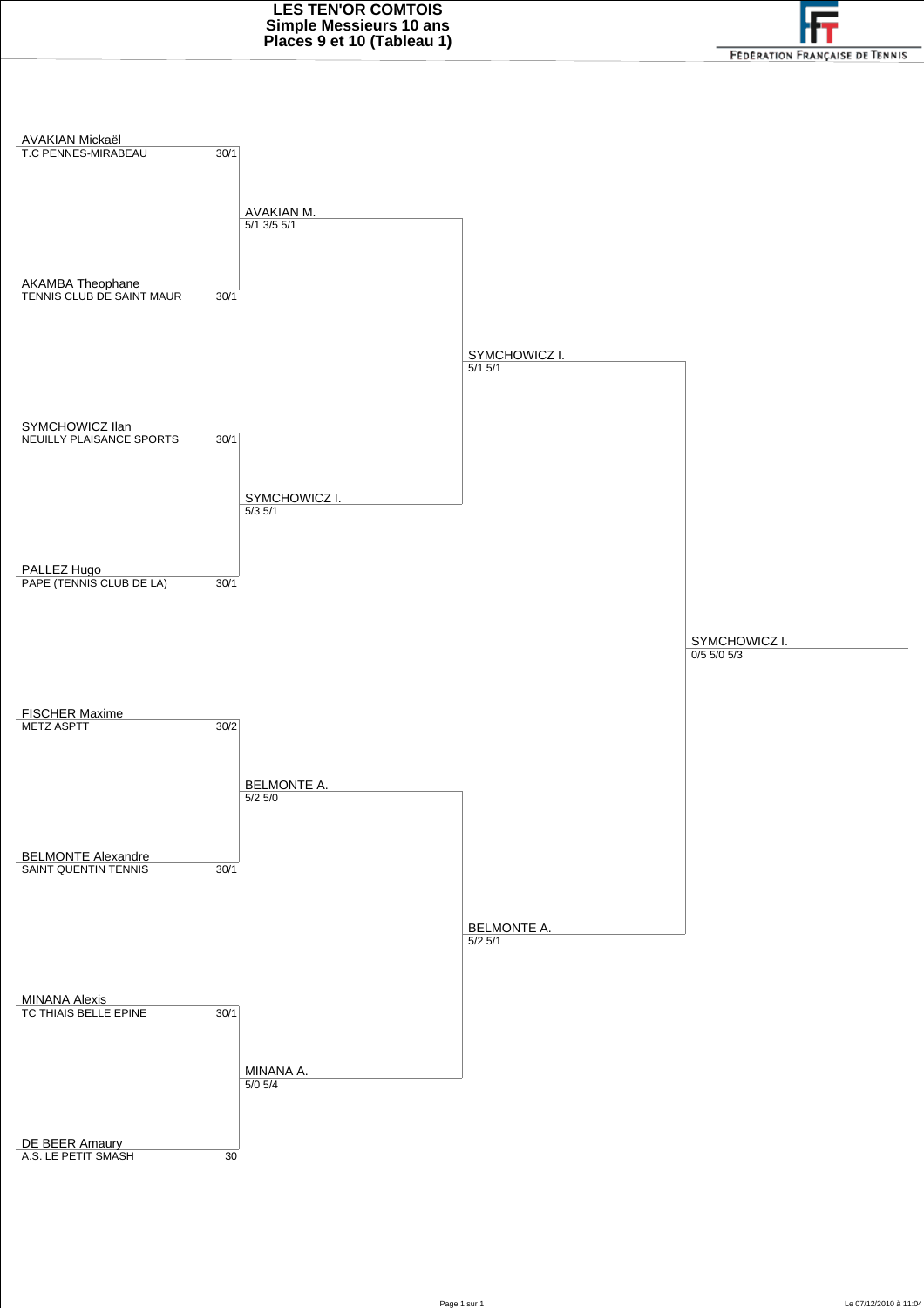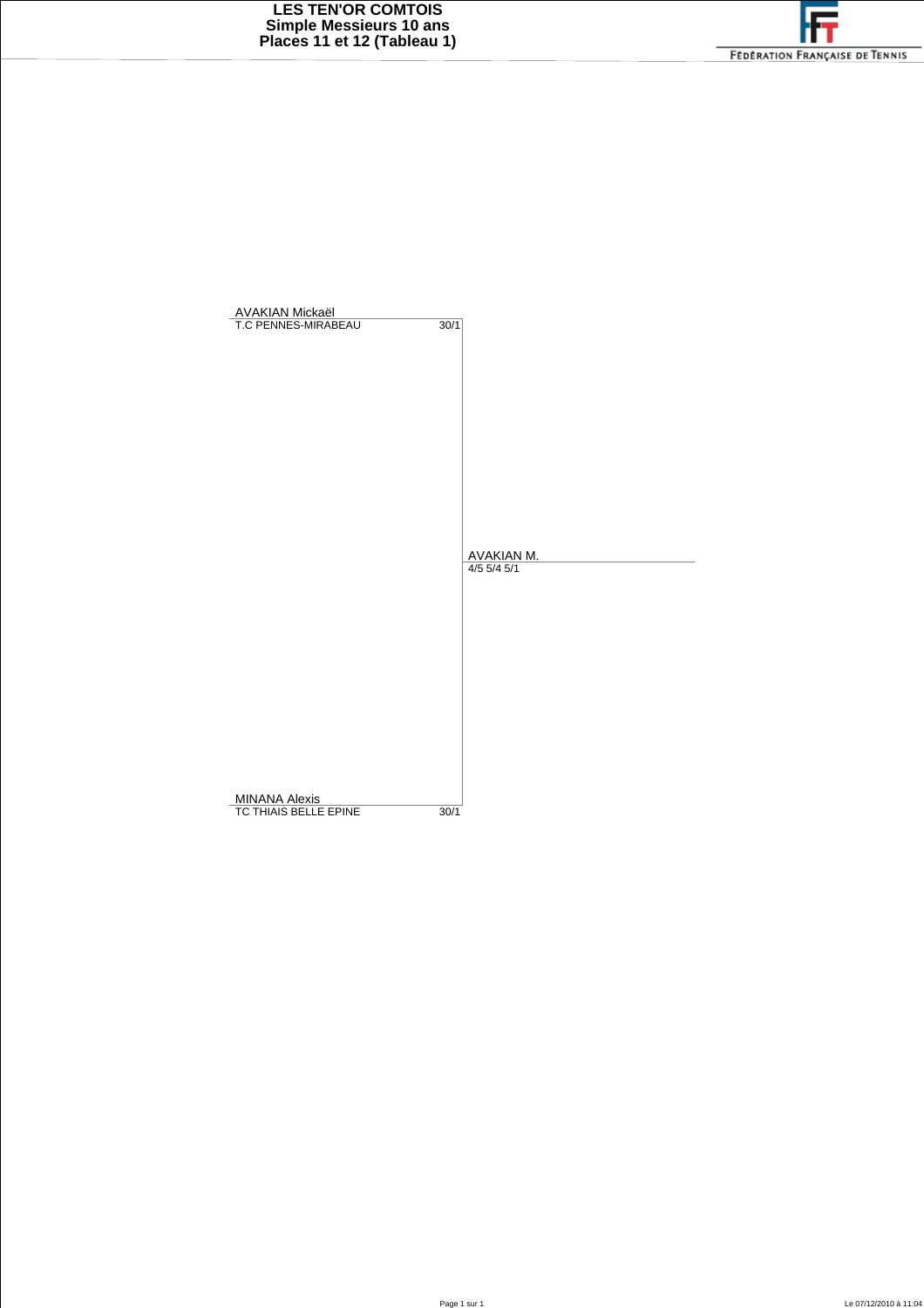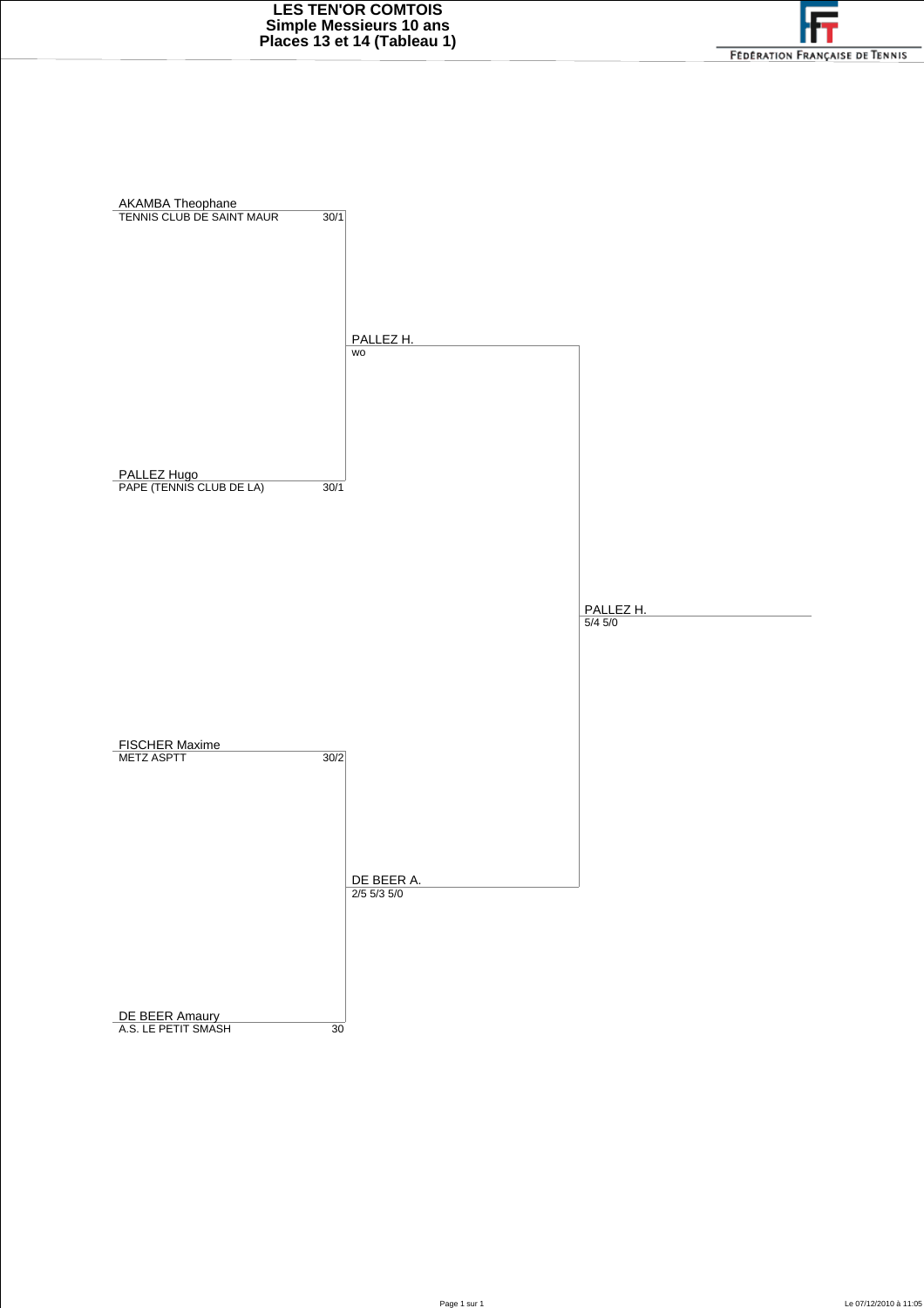| <b>AKAMBA Theophane</b><br>TENNIS CLUB DE SAINT MAUR | $\overline{30/1}$ |
|------------------------------------------------------|-------------------|
|                                                      |                   |
|                                                      |                   |
|                                                      |                   |
|                                                      |                   |
|                                                      |                   |
|                                                      |                   |
|                                                      |                   |
|                                                      |                   |
|                                                      | FISCHER M.        |
|                                                      | WO                |
|                                                      |                   |
|                                                      |                   |
|                                                      |                   |
|                                                      |                   |
|                                                      |                   |
|                                                      |                   |
|                                                      |                   |
|                                                      |                   |
| <b>FISCHER Maxime</b><br><b>METZ ASPTT</b>           | 30/2              |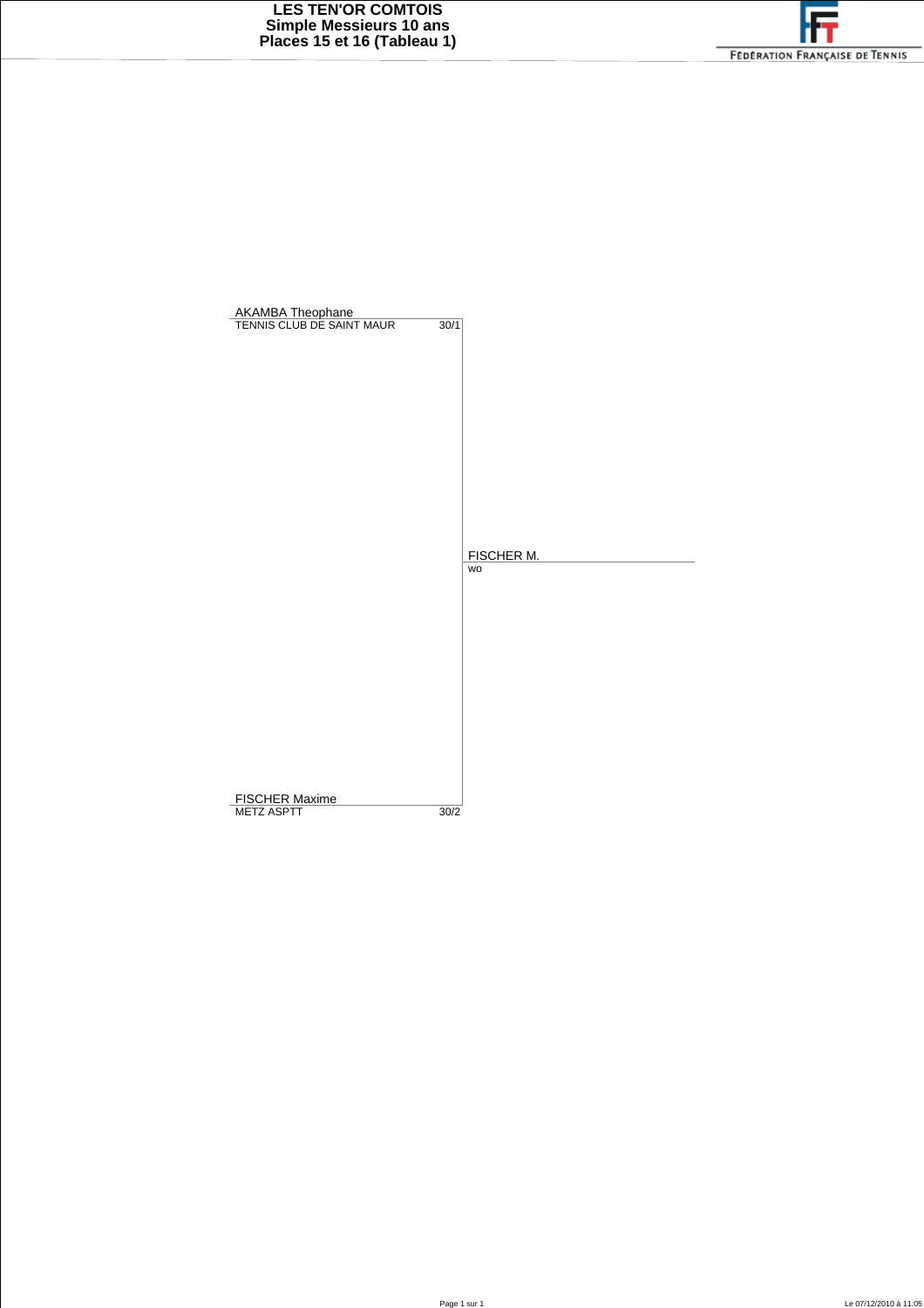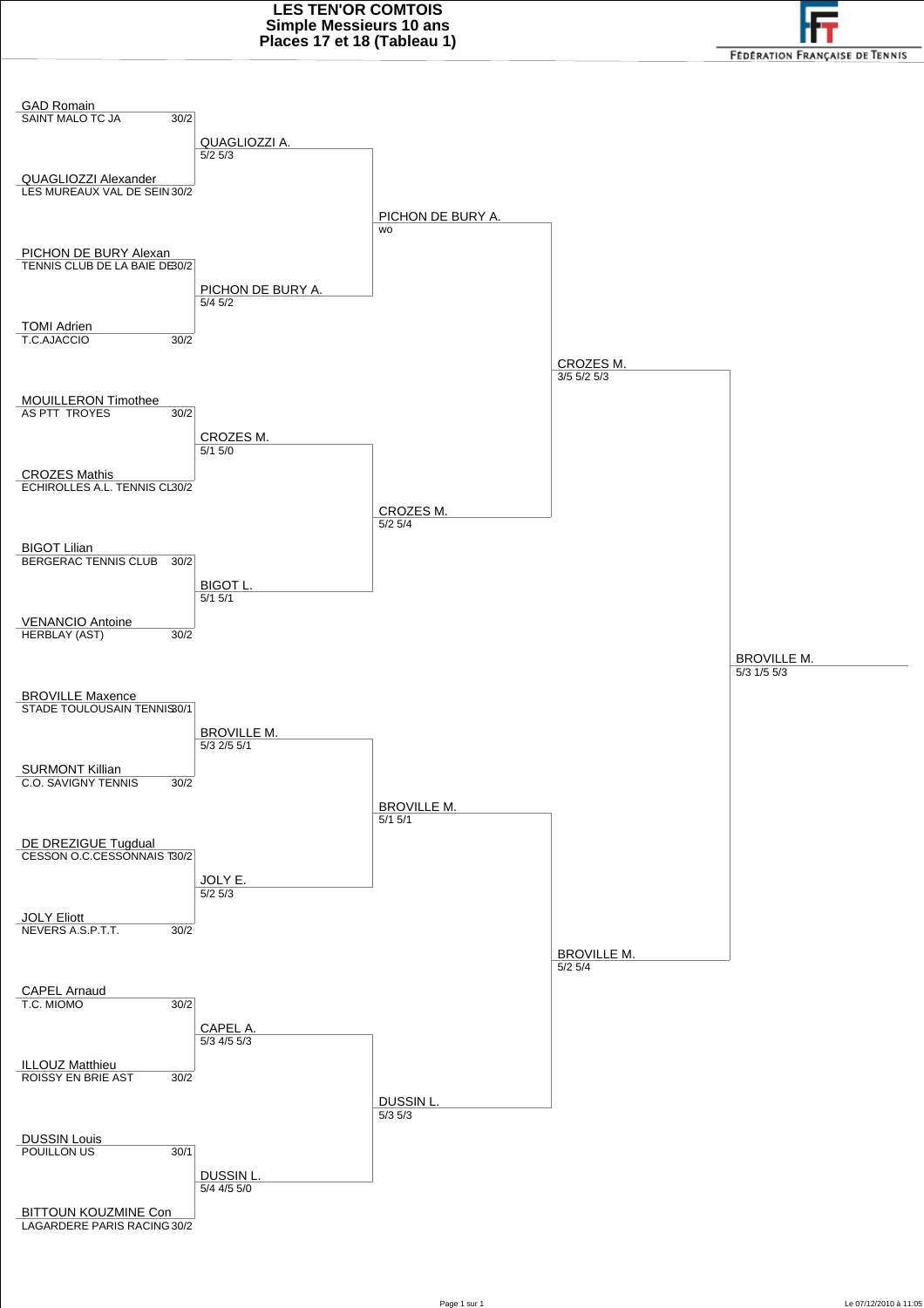| PICHON DE BURY Alexandre<br>TENNIS CLUB DE LA BAIE DE ST PAUL 30/2 |      |                                  |
|--------------------------------------------------------------------|------|----------------------------------|
|                                                                    |      |                                  |
|                                                                    |      |                                  |
|                                                                    |      | PICHON DE BURY A.<br>$5/0$ $5/1$ |
|                                                                    |      |                                  |
|                                                                    |      |                                  |
| <b>DUSSIN Louis</b>                                                |      |                                  |
| POUILLON US                                                        | 30/1 |                                  |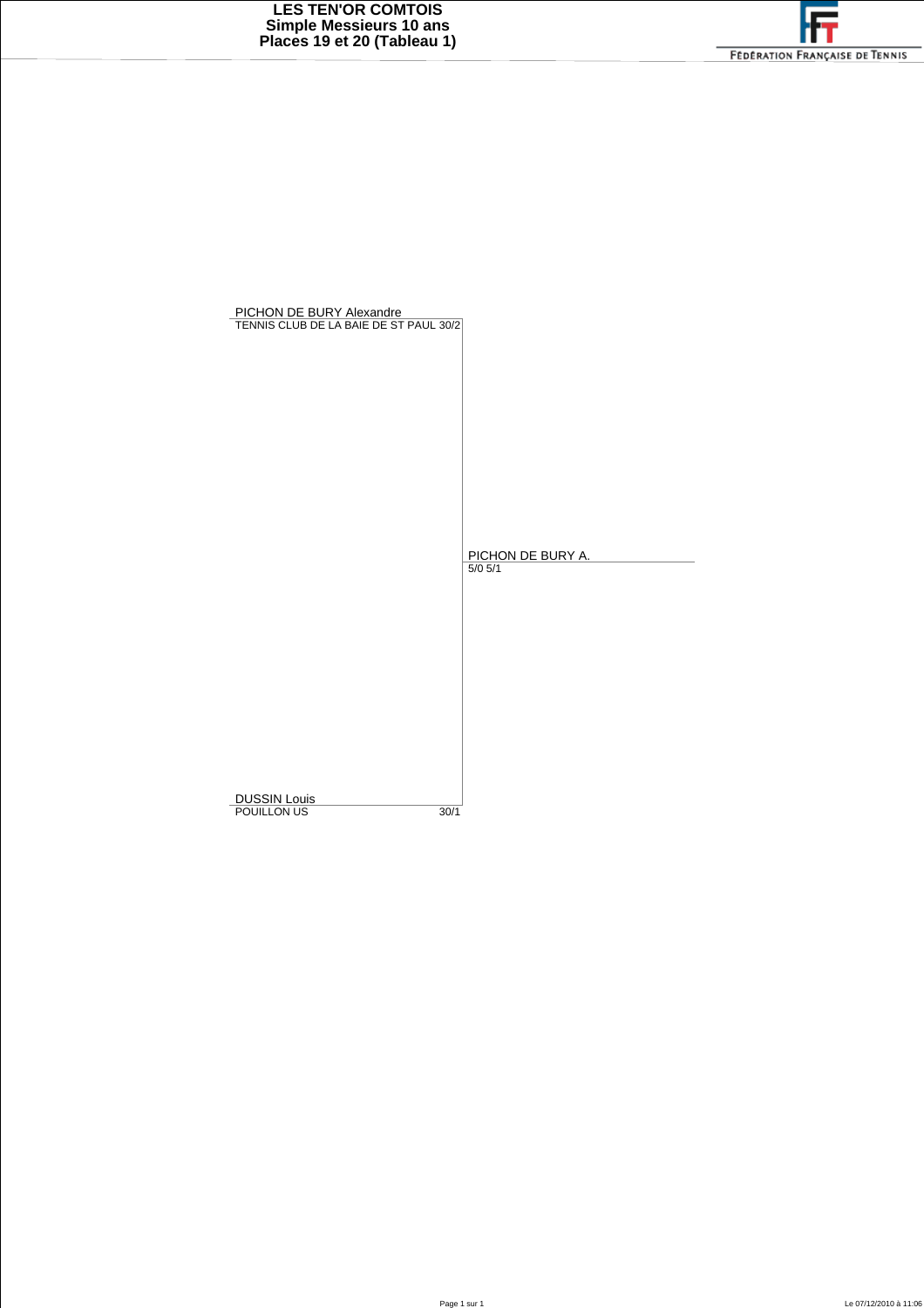

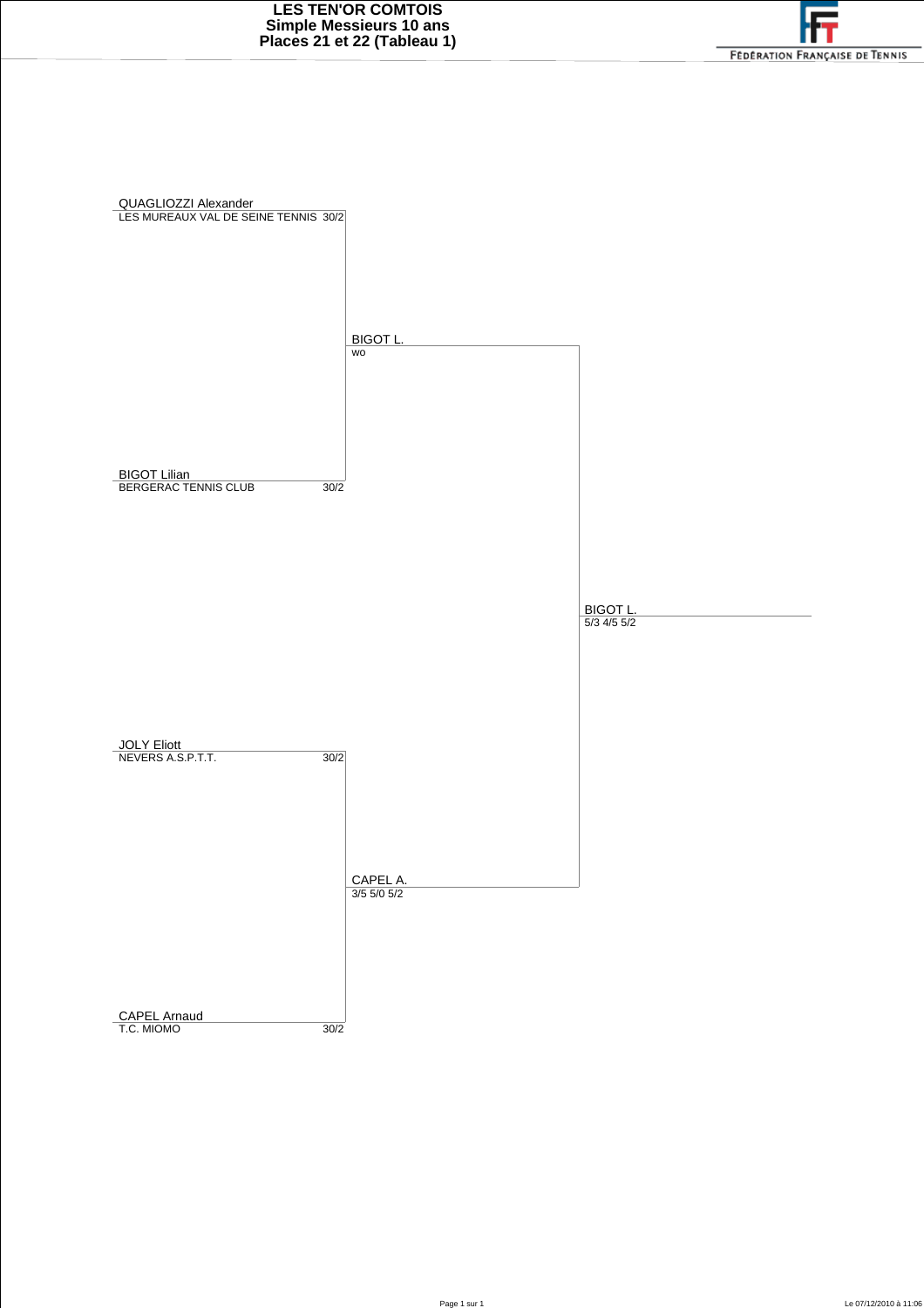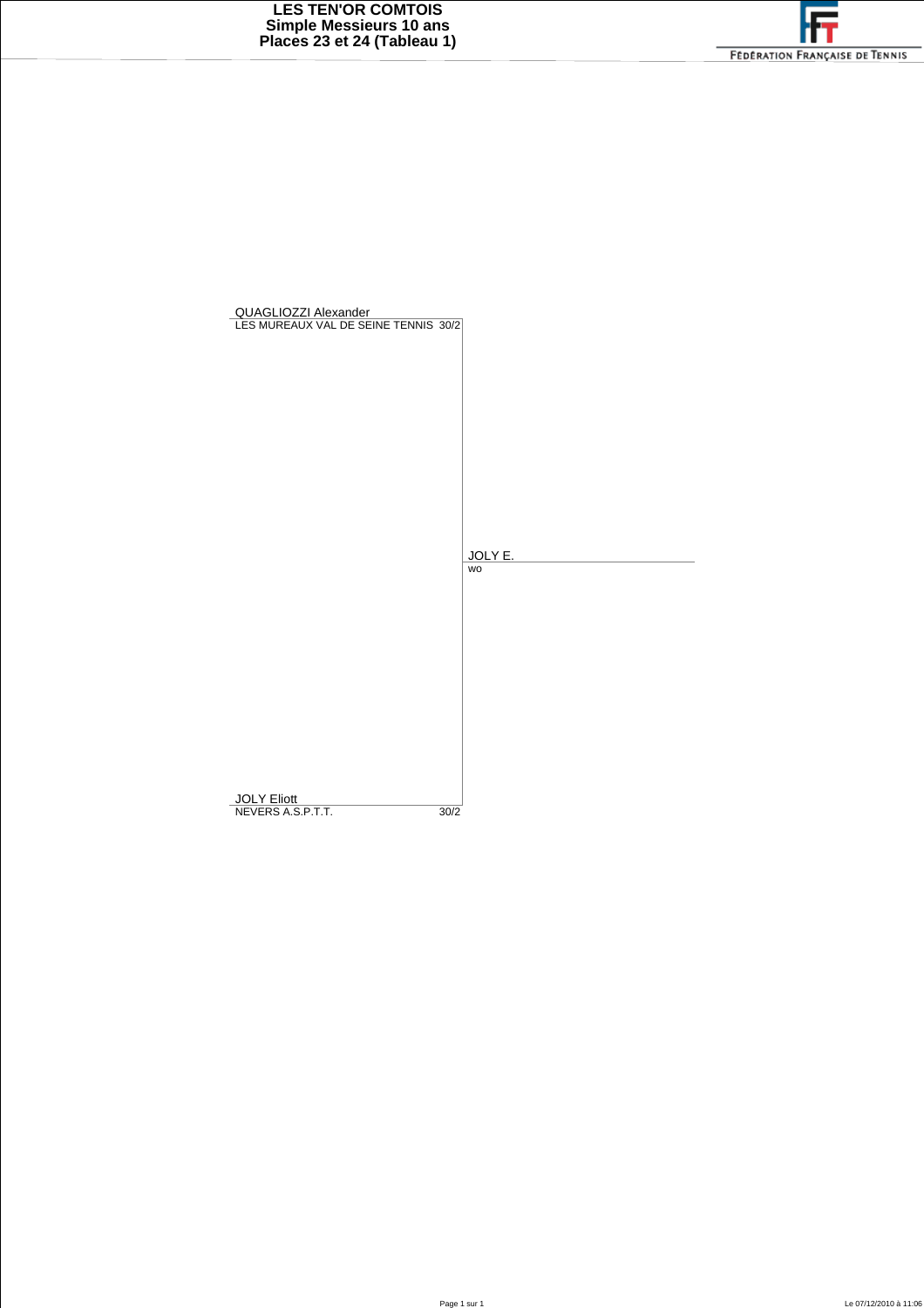

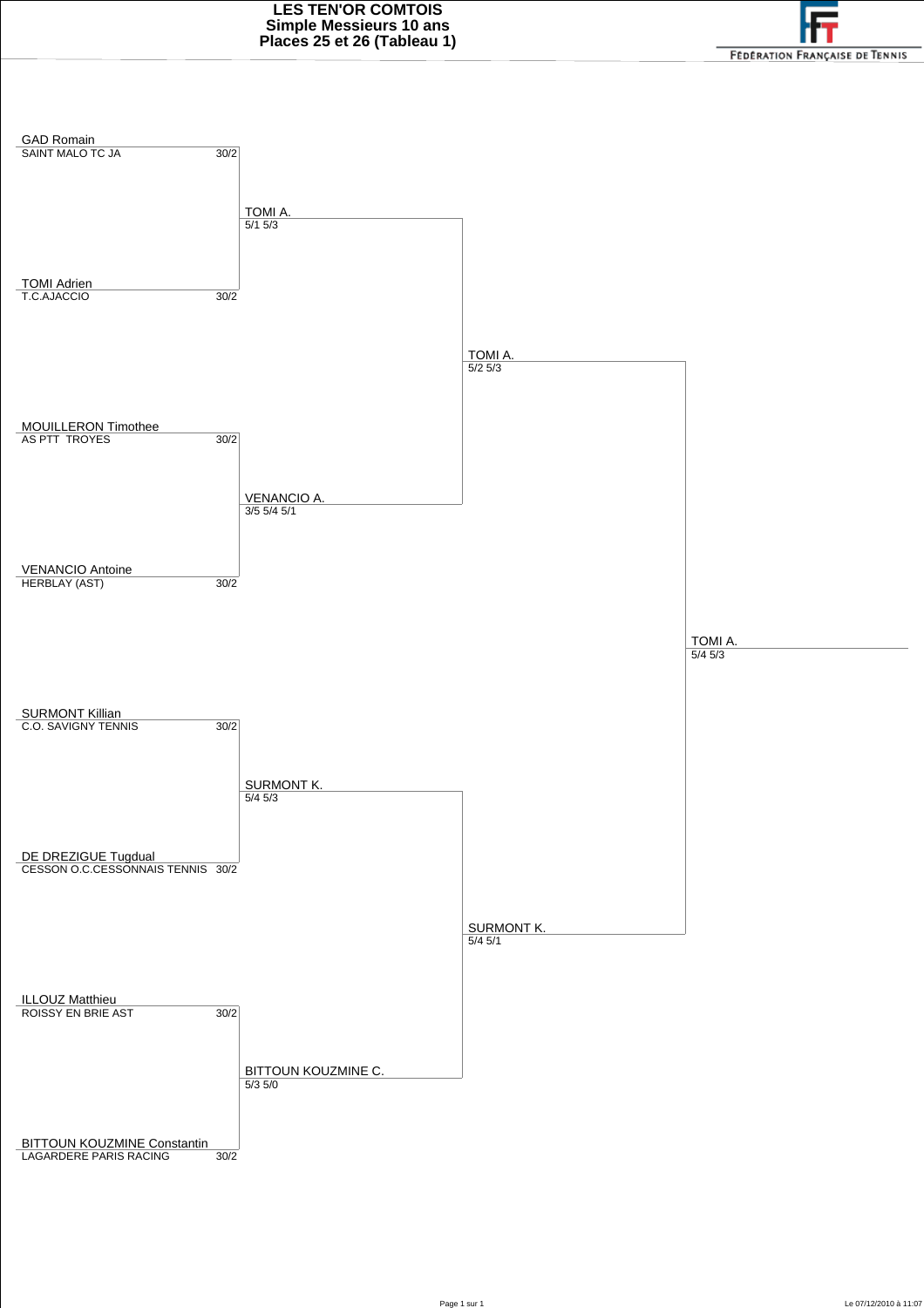

| VENANCIO Antoine<br>HERBLAY (AST)  |      |             |
|------------------------------------|------|-------------|
|                                    | 30/2 |             |
|                                    |      |             |
|                                    |      |             |
|                                    |      |             |
|                                    |      |             |
|                                    |      |             |
|                                    |      |             |
|                                    |      |             |
|                                    |      |             |
|                                    |      |             |
|                                    |      |             |
|                                    |      |             |
|                                    |      |             |
|                                    |      | VENANCIO A. |
|                                    |      | wo          |
|                                    |      |             |
|                                    |      |             |
|                                    |      |             |
|                                    |      |             |
|                                    |      |             |
|                                    |      |             |
|                                    |      |             |
|                                    |      |             |
|                                    |      |             |
|                                    |      |             |
|                                    |      |             |
|                                    |      |             |
|                                    |      |             |
| <b>BITTOUN KOUZMINE Constantin</b> |      |             |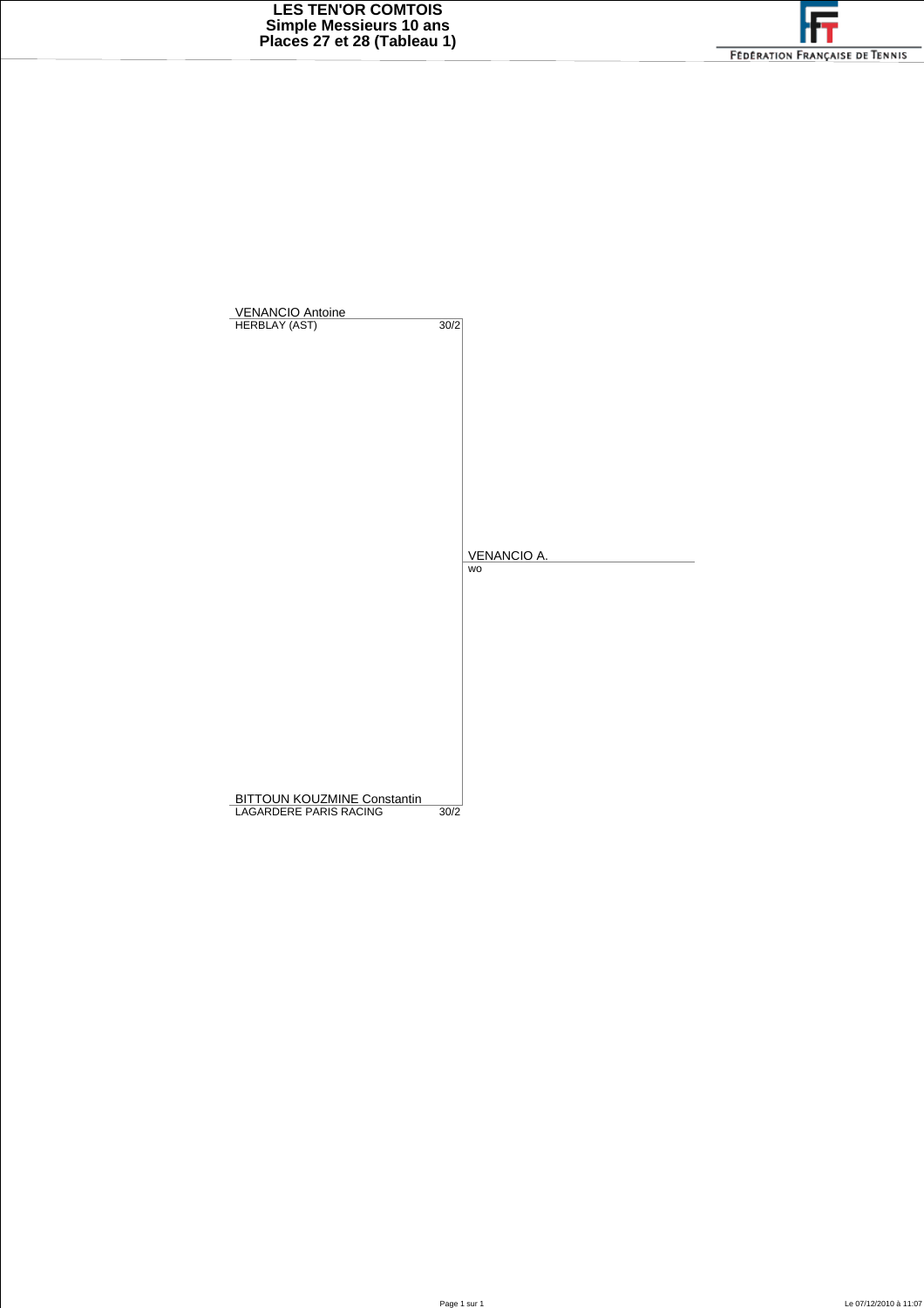